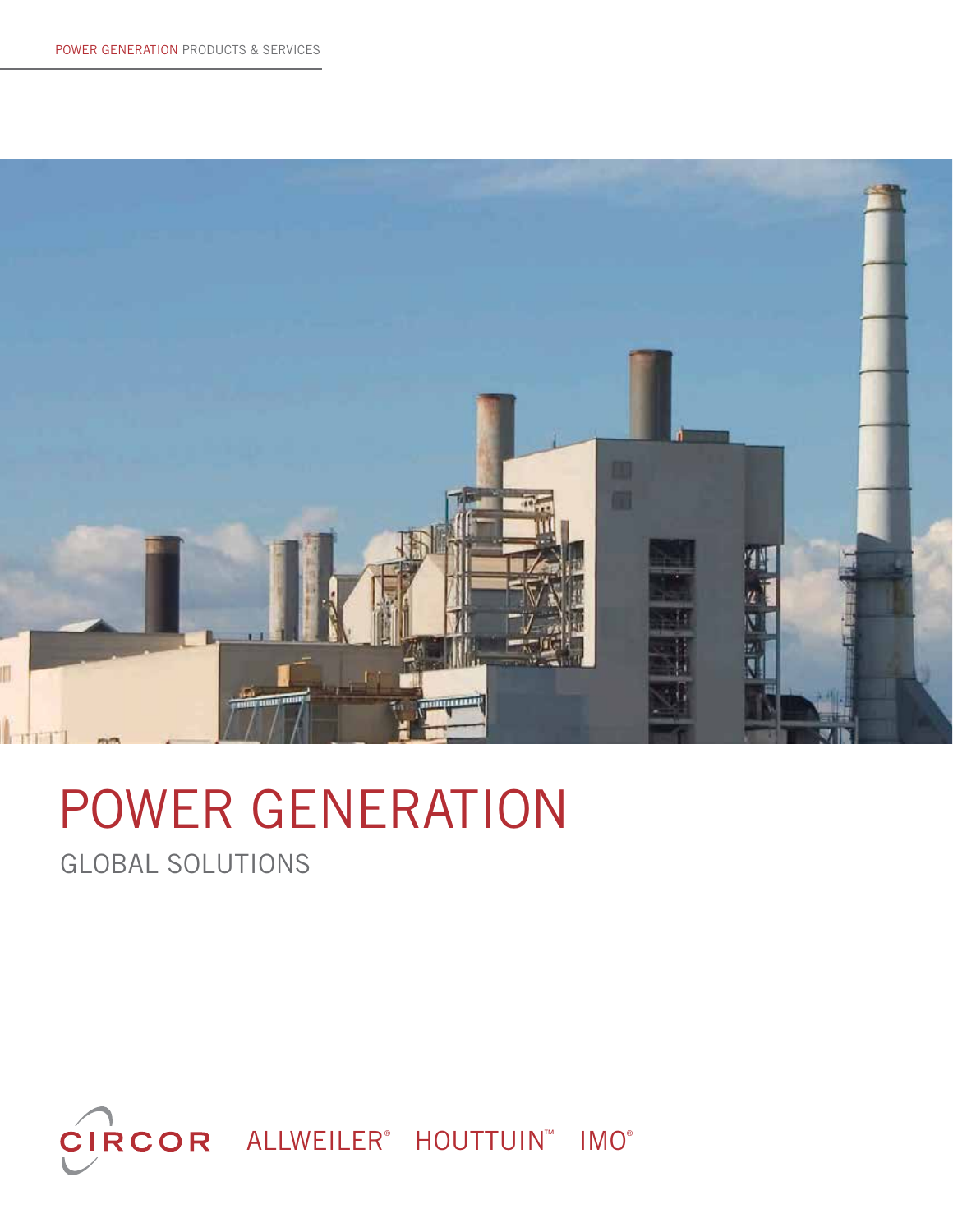

# REDEFINING WHAT'S POSSIBLE

CIRCOR is redefining what's possible in Power Generation, collaborating with engineers and operators like you to develop the best fluid-handling solutions for your application.

Your toughest challenges are addressed with more than just an off-the-shelf product when you partner with CIRCOR. You get 150 years of application experience, technology that's relied on to support numerous power plants every day worldwide, and a team of product and service specialists tasked with maximizing the efficiency of your operation from the very start to the finish of your project.

All of this is enabled by a broad portfolio of pumps and engineered systems from brands you and your clients know and trust - Allweiler®, Houttuin™, Imo® and Warren® - ensuring that you get the reliability your operations demand and expert levels of service that you require during design, commissioning and throughout operations.

As your single-source global supplier, we call this "Total Savings of Ownership" reducing the overall costs of your operation and increasing your profitability.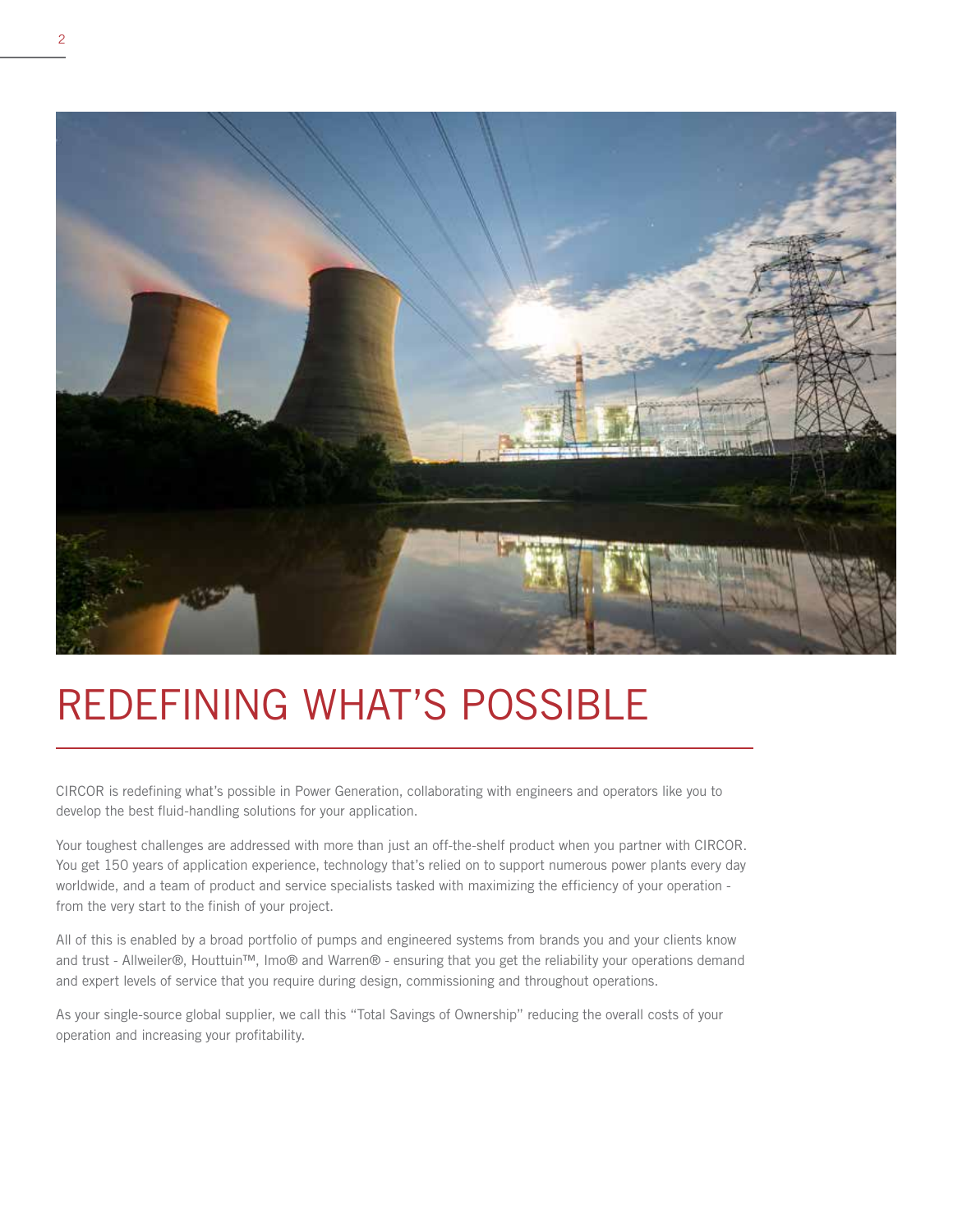

## WHEN FAILURE IS NOT AN OPTION IMPROVINGTHE METRICSTHAT MATTER MOST

You've got a tough job. Today's power plant operators and engineers are faced with more issues than ever before -environmental, operational, security and availability. As power generation sources expand and evolve to meet increasing electricity demands, your market and your jobs are getting

even tougher. CIRCOR can help. With pumping solutions that are integrated with your business, CIRCOR provides a range of product and engineering capabilities that improve the performance metrics of your power plant.

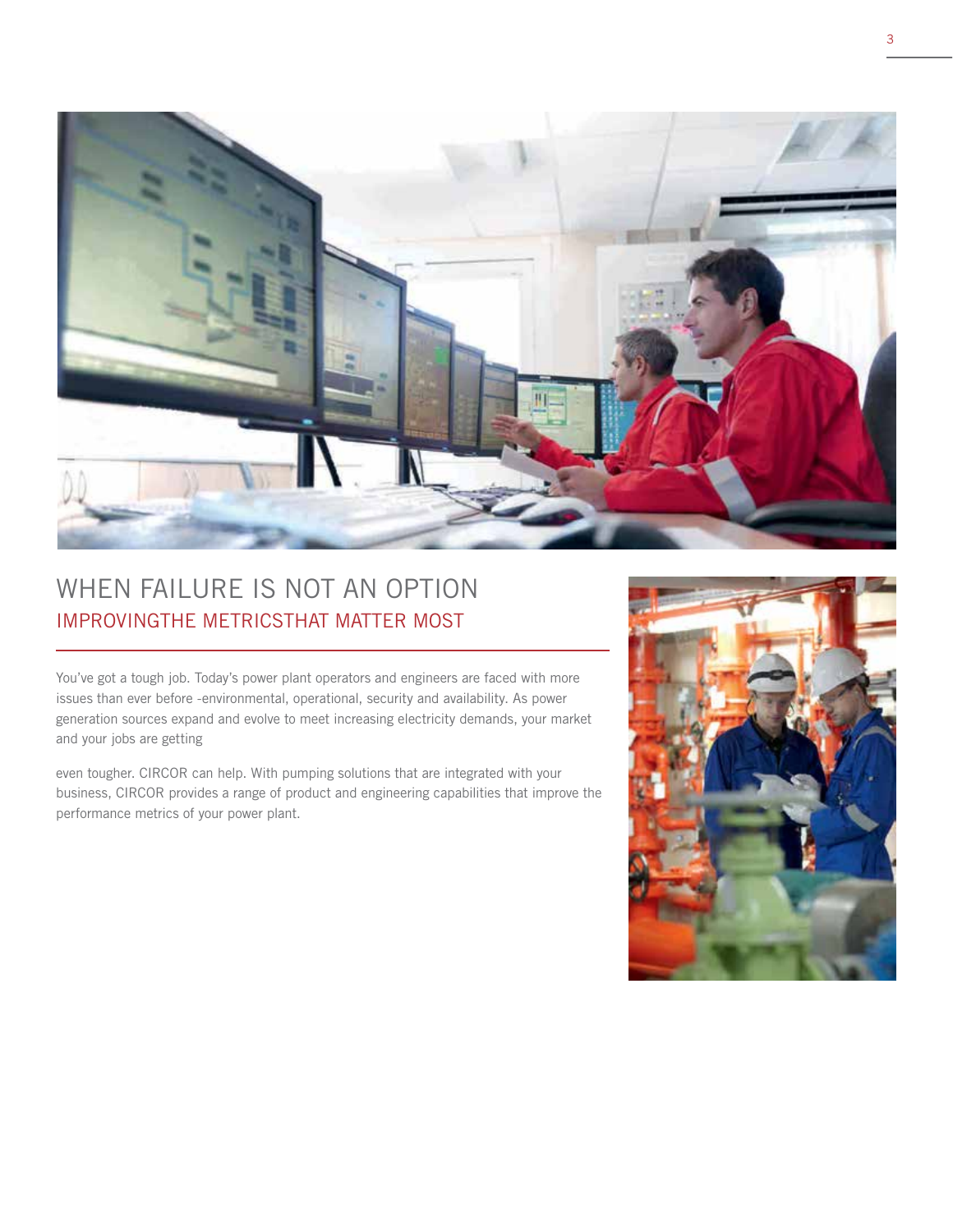#### YOUR SINGLE SOURCE REDEFINING WHAT MATTERS MOST TO YOU

Pumps and fluid handling systems from trusted CIRCOR product brands -Allweiler®, Houttuin™, Imo® and Warren® - support a wide range of mission critical applications in all types of power plants: Combined Cycle, Combustion, Steam, Stationary Diesel, Solar Power, Cogeneration and Hydro.

Through our standard and custom engineered solutions, we offer a wide range of designs for fluid handling systems in power generation applications.

Power generation operators and engineers turn to CIRCOR to help redefine the metrics that matter most to them:

- **›** Technology: providing the right pumping & system solution for every application
- **›** Reliability: maintaining performance of the system regardless of operating conditions
- **›** Availability: maximizing the time for power production
- **›** Uptime: ensuring run-time consistency without fail
- **›** Compliance: sustaining the commitment to environmental responsibility
- **›** Cost-effectiveness: keeping the plant competitive in a tough global economy



#### APPLICATIONS

#### **HYDRO**

- **›** Lubrication
- **›** Hydraulic Govenor
- **›** Bearing lift
- **›** Oil service

#### SOLAR SL

**›** Heat transfer fluids

#### CB COMBUSTION

- **›** Fuel unloading
- **›** Fuel forwarding
- **›** Fuel transfer
- **›** Rotor jacking
- **›** Lubrication
- **›** Fuel injection
- **›** Chemical metering
- **›** Seal oil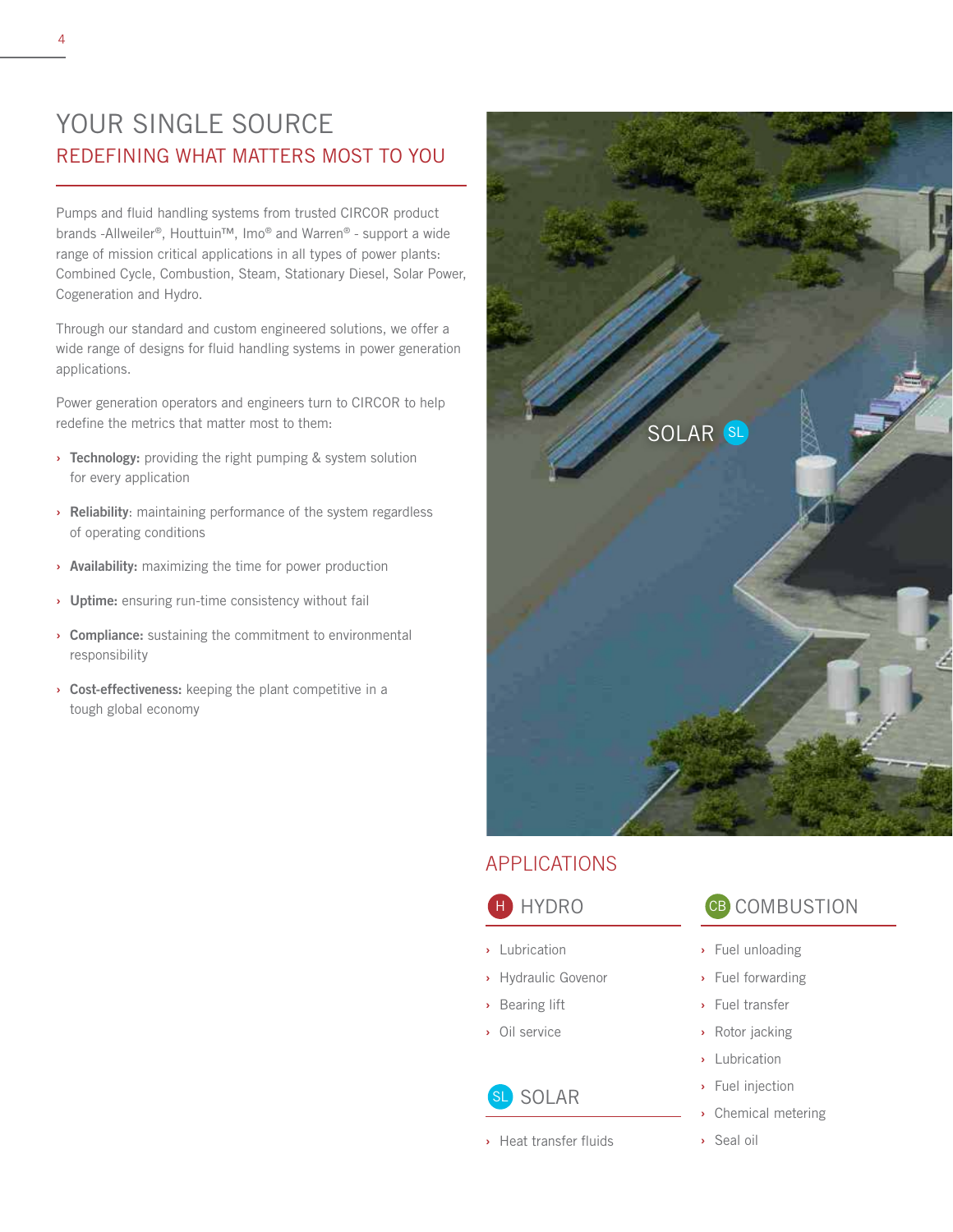

#### STEAM ST

- **›** Fuel transfer
- **›** Fuel unloading
- **›** Rotor jacking
- **›** Lubrication
- **›** Fuel or burner injection
- **›** Wastewater treatment
- **›** Oil service
- **›** Seal oil
- **›** Chemical metering

#### cc COMBINED CYCLE

- **›** Fuel transfer
- **›** Rotor jacking
- **›** Lubrication
- **›** Oil service
- **›** Seal oil
- **›** Fuel or burner injection
- **›** Waste water treatment
- **›** Purge water
- **›** Washing system
- **›** Cooling water
- **›** Nox reduction
	- **›** Sump

#### SP STATIONARY DIESEL

- **›** Fuel unloading
- **›** Fuel forwarding
- **›** Fuel transfer
- **›** Fuel injection
- **›** Lubrication
- **›** Cooling water

#### CG COGENERATION

- **›** Lubrication
- **›** Rotor jacking **›** Oil serrvice
- **›** Fuel transfer
- **›** Fuel or burner injection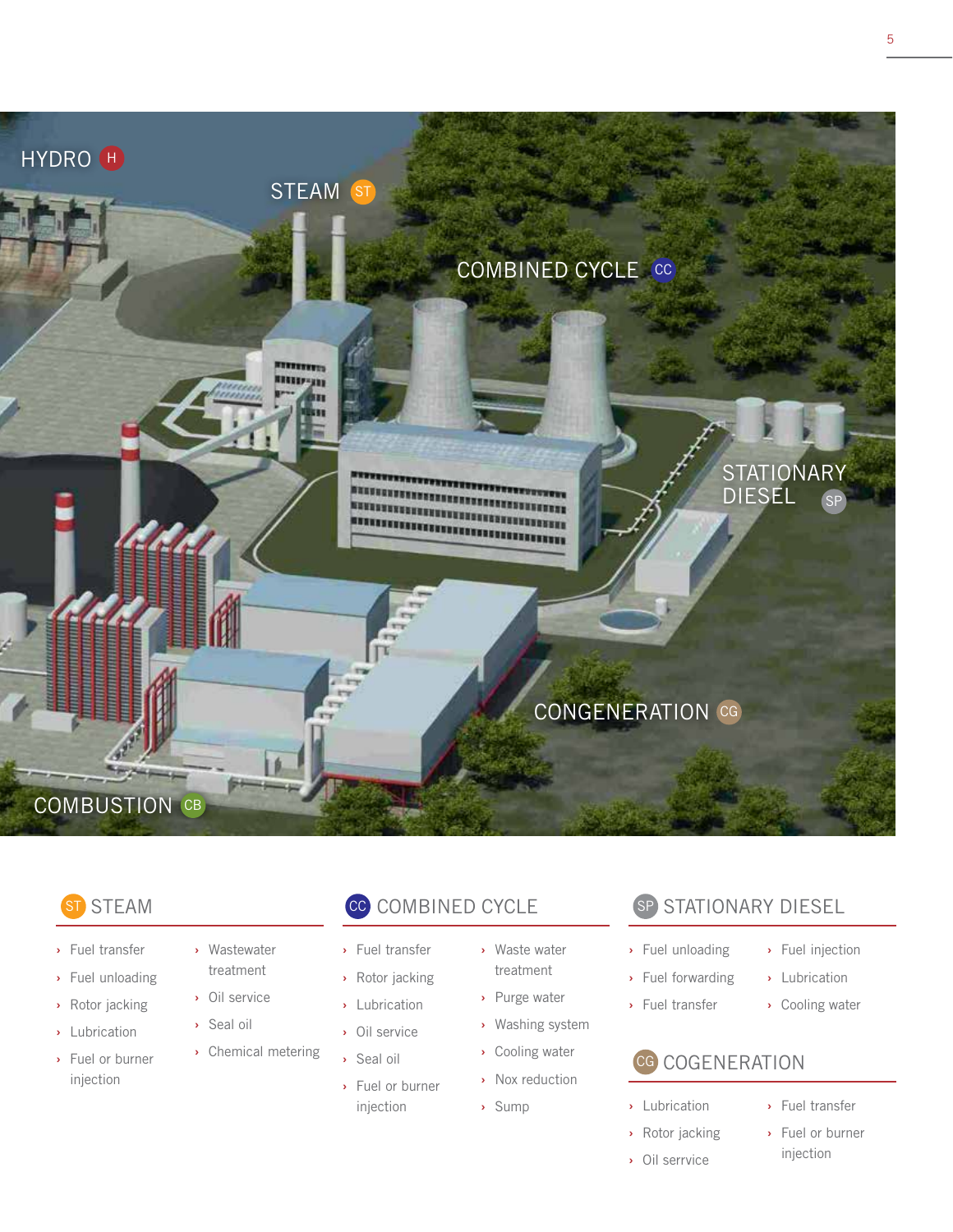### POWER GENERATION APPLICATION SOLUTIONS WITH PERFORMANCE AND EFFICIENCY BUILT-IN

We build reliable performance and operational efficiency into our fluid handling systems for power plant applications, leveraging innovations in core pump technologies that significantly reduce your costs . Depending on the application, CIRCOR can help you save up to 40 percent, by reducing energy use and downtime, as well as costs associated with unscheduled maintenance, labor and replacement parts:

We call this value to you "Total Savings of Ownership".

|                                        | Three-<br><b>Screw</b> | Two-<br><b>Screw</b> | Progressing<br>Cavity | Gear | Centrifugal | Oil Mist/<br>PurLube | Propeller | Engineered<br>Systems |
|----------------------------------------|------------------------|----------------------|-----------------------|------|-------------|----------------------|-----------|-----------------------|
| Fuel Unloading /Transfer/ Forwarding   |                        |                      |                       |      |             |                      |           |                       |
| Rotor Jacking                          | Ð                      |                      |                       |      |             |                      |           |                       |
| Lubrication (Rotating Equipment)       |                        |                      |                       |      |             |                      |           |                       |
| Fuel Injection (Gas Turbine or Burner) |                        |                      |                       |      |             |                      |           |                       |
| Waste WaterTreatment                   |                        |                      |                       |      |             |                      |           |                       |
| Oil Service                            |                        |                      |                       |      |             |                      |           |                       |
| Hydrogen Cooled Generator Seal Oil     | ●                      |                      |                       |      |             |                      |           |                       |
| <b>Chemical Metering</b>               |                        |                      |                       |      |             |                      |           |                       |
| Nox Reduction                          |                        |                      |                       |      |             |                      |           |                       |
| Purge Water                            |                        |                      |                       |      |             |                      |           |                       |
| Washing Systems                        |                        |                      |                       |      |             |                      |           |                       |
| Cooling Water                          |                        |                      |                       |      |             |                      |           |                       |
| Sump                                   |                        |                      |                       |      |             |                      |           |                       |
| HeatTransfer Fluids for Solar          |                        |                      |                       |      |             |                      |           |                       |
| Hydraulic Governor                     |                        |                      |                       |      |             |                      |           |                       |

#### ENGINEERED SYSTEMS BARIC®

UNLOADING TRANSFER & FUEL FORWARDING



LUBRICATION SYSTEMS, PUMPS AND SERVICE OIL PURIFICATION FUEL INJECTION





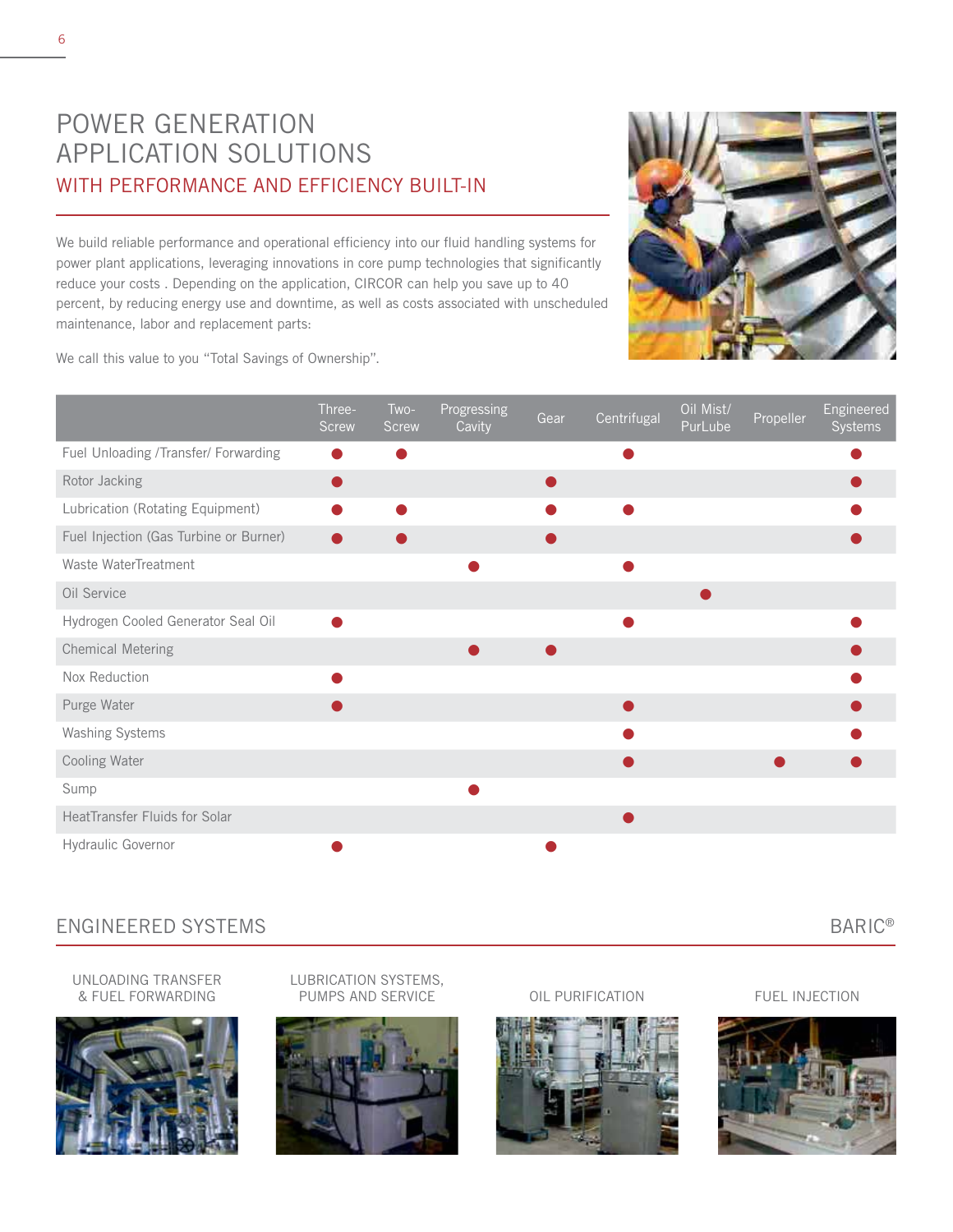### INNOVATIVE, RELIABLE PUMPS AND SYSTEMS FROM THE NAMES YOU KNOW AND TRUST

CIRCOR delivers innovative and reliable pump units as well as engineered systems from names you know and trust: Allweiler®, Houttuin ™, Imo® and Warren®. Our engineering and technical specialists conduct extensive research and testing before developing and manufacturing this extensive portfolio of products in accordance with international standards. The focus is singular and clear: to meet the highest levels of manufacturing and product quality.

Double-entry, self-priming, high suction lift capabilities with low NPSHR values, capable of running dry .

Application: Especially suitable for balance-of-plant applications, handling large volumes of liquids with or without lubricating properties, especially low viscosity liquids such as Naphtha.

| PERFORMANCE DATA    |                                      |
|---------------------|--------------------------------------|
| Delivery:           | up to 5,300 $\rm m^3/h$ / 23,340 gpm |
| Discharge pressure: | up to 100 bar/ 1,450 psi             |
| Viscosity:          | 0.5 to 100,000 cSt                   |
| Fluid temperature:  | up to 400 °C / 752 °F                |

#### TWO-SCREW PUMPS TWO-SCREW PUMPS

#### THREE-SCREW PUMPS  $\overline{A}$  and  $\overline{A}$  and  $\overline{A}$  and  $\overline{A}$  and  $\overline{A}$  and  $\overline{A}$  and  $\overline{A}$  and  $\overline{A}$  and  $\overline{A}$  and  $\overline{A}$  and  $\overline{A}$  and  $\overline{A}$  and  $\overline{A}$  and  $\overline{A}$  and  $\overline{A}$  and  $\overline{A}$

Self-priming, high efficiencies and very low noise. Provide continuous, pulsation-free flow through the pump.

Application: For handling oils or other lubricating and noncorrosive liquids, especially in primary applications such as fuel injection and lubrication.

#### PERFORMANCE DATA

| Delivery:           | up to 750 m <sup>3</sup> /h / 3,300 gpm |
|---------------------|-----------------------------------------|
| Discharge pressure: | up to 120 bar/ 1,740 psi                |
| Viscosity:          | 1 to 5.400 cSt                          |
| Fluid temperature:  | up to 260 °C / 500 °F                   |



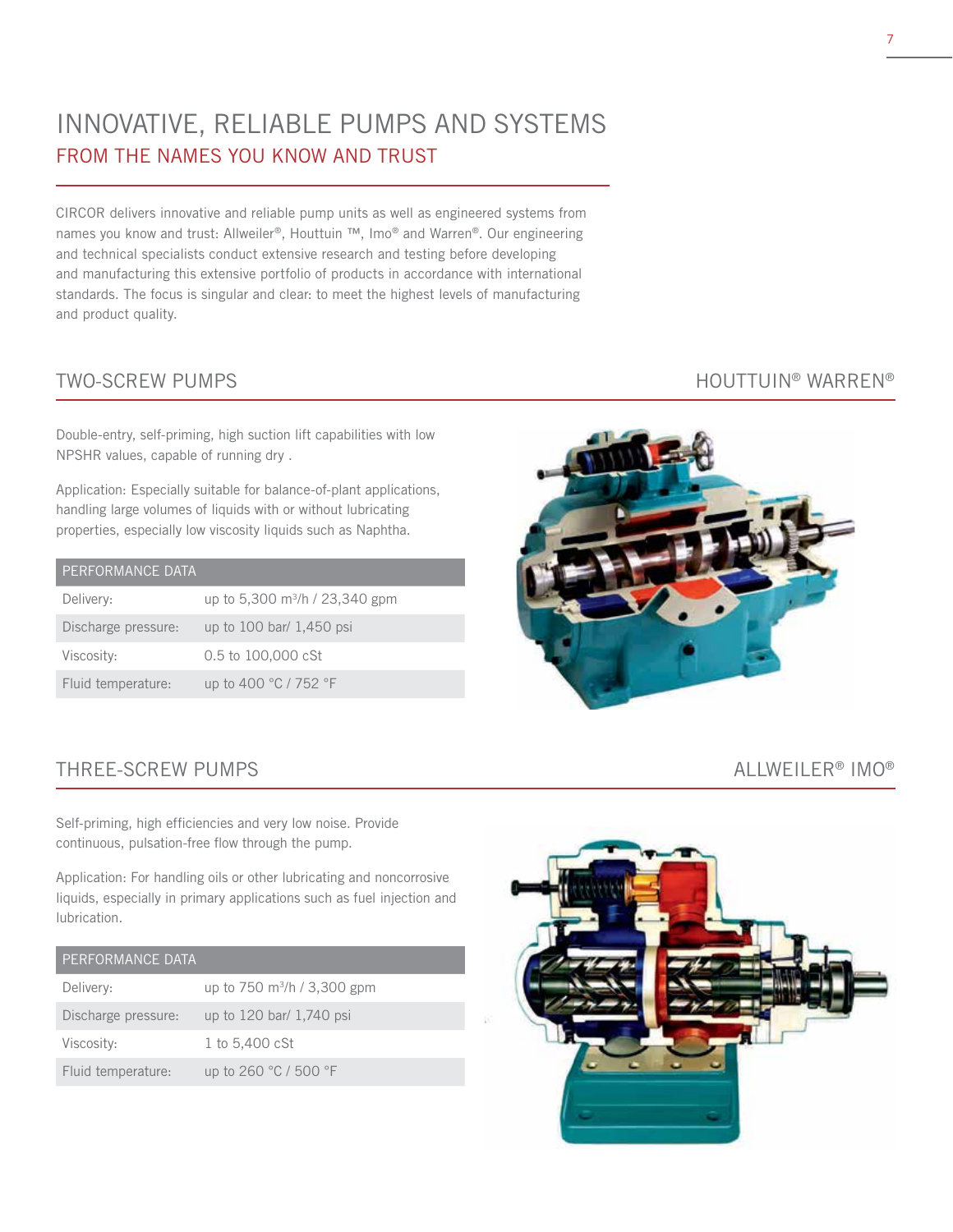#### PROGRESSING CAVITY PUMPS ALLWEILER®

Single- or multistage pumps, self-priming. Provide continuous, low pulsation flow, without creating emulsion. Especially suitable for metering.

Application: For pumping or metering fluids in a wide range of viscosities and corrosive properties. Also suitable for multi-phase liquids and contaminated liquids such as sludge and slop oil.

#### PERFORMANCE DATA

| Delivery:           | up to 450 $\rm m^3/h$ / 1,980 gpm |
|---------------------|-----------------------------------|
| Discharge pressure: | up to $64$ bar/ 928 psi           |
| Viscosity:          | 1 to 300,000 cSt                  |
| Fluid temperature:  | up to 150 °C / 302 °F             |

#### PERISTALTIC PUMPS ALLWEILER®

Dry, self-priming, seal less and valveless rotary displacement pumps for pumping or dosing liquids with high solids content.

Application: For pumping or metering fluids in a wide range of viscosities and corrosive properties. Also suitable for multi-phase liquids and contaminated liquids. Suitable for applications in which the pump may run dry for extended periods of time.

| PERFORMANCE DATA    |                                |
|---------------------|--------------------------------|
| Delivery:           | up to 60 $\rm m^3/h$ / 265 gpm |
| Discharge pressure: | up to $16$ bar/ 232 psi        |
| Viscosity:          | 1 to 100,000 cSt               |
| Fluid temperature:  | up to 80 °C / 176 °F           |

Fixed-displacement pumps, can be engineered with multiple stages for very high pressure or moderate pressure on very low viscosity fuels. Very low pulsation, extremely quiet high-efficiency pumps.

Application: From jacking oil to fuel injection, the CIG gear pump from CIRCOR is the perfect pump option for aero-derivative turbines.

| <b>PERFORMANCE DATA</b> |                                |
|-------------------------|--------------------------------|
| Delivery:               | up to 28 $\rm m^3/h$ / 123 gpm |
| Discharge pressure:     | up to 345 bar/ 5,003 psi       |
| Viscosity:              | 0.5 to 50,000 cSt              |
| Fluid temperature:      | up to 510 °C / 950 °F          |





#### GEAR PUMPS THE CONTROL OF A SECOND AND THE CONTROL OF A SECOND AND THE CONTROL OF A SECOND AND THE CONTROL OF A SECOND AND THE CONTROL OF A SECOND AND THE CONTROL OF A SECOND AND THE CONTROL OF A SECOND ASSESSMENT OF A SEC

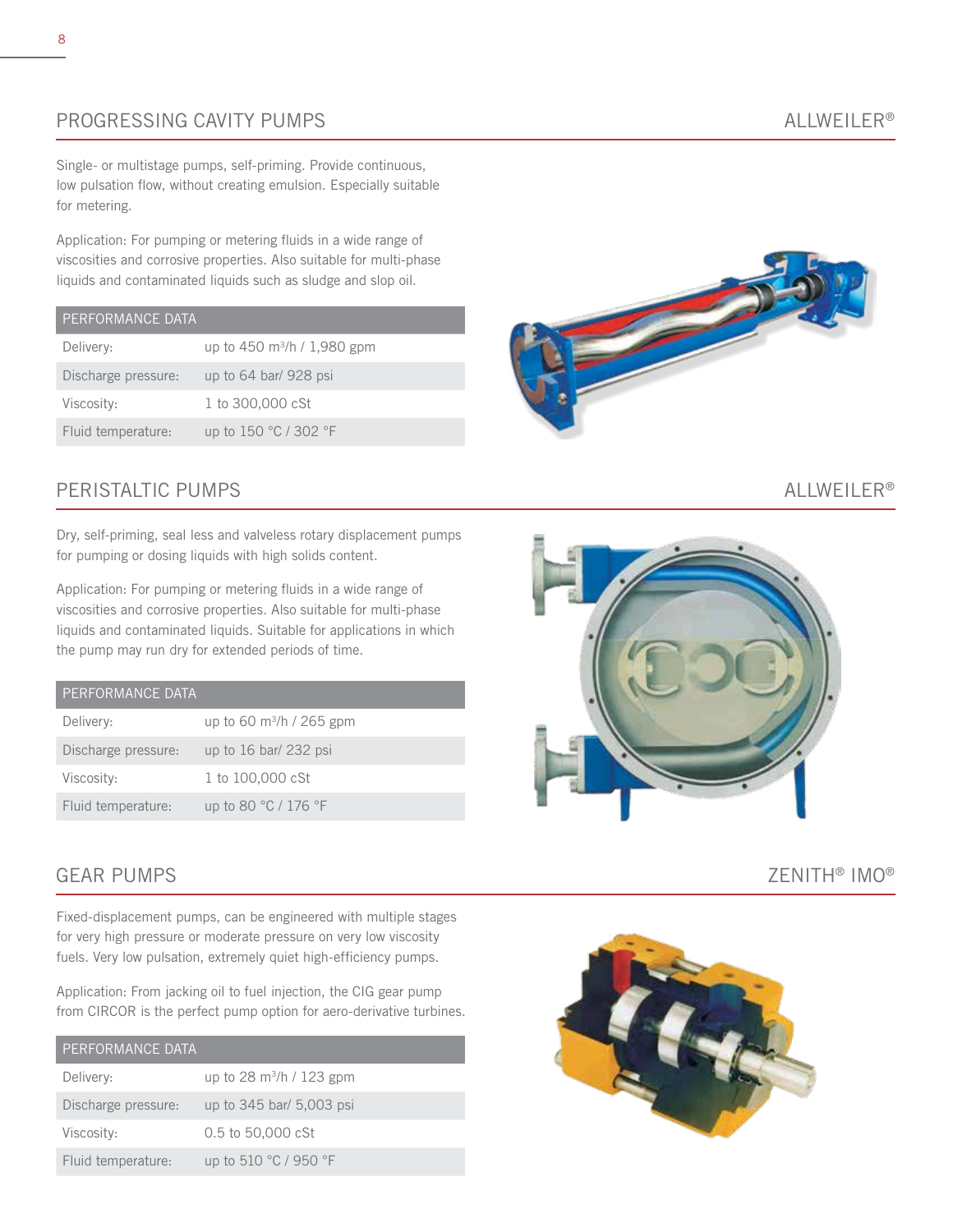#### CENTRIFUGAL PUMPS ALLWEILER®

Designation, rated power and dimensions according to EN 733 or EN 22858. The EN performance scope has been exceeded with additional pump sizes. High-pressure centrifugal pumps in multistage design, up to 15 stages depending on pump size.

Application: For handling neutral or aggressive, pure or contaminated, cold or hot, and toxic liquids.

#### PERFORMANCE DATA

| Delivery:           | up to 550 $m^3/h / 2,420$ gpm |
|---------------------|-------------------------------|
| Discharge pressure: | up to $16$ bar/ 227 psi       |
| Viscosity:          | up to 150 m / 492 ft          |
| Fluid temperature:  | up to 400 °C / 752 °F         |

#### OIL SERVICES LSC®

ThermoJet Oil® Purifier is a state-of-the-art, on-line industrial oilpurification system that removes free, emulsified and dissolved water and light hydrocarbons from industrial lubricants and hydraulic oils.

Application:The unique air/gas stripping technology makes it practical and efficient - allowing theThermoJet Oil Purifier to outperform centrifuges, coalescers and the more complex vacuum dehydration systems.

| PERFORMANCE DATA |  |
|------------------|--|
|                  |  |

| Particulate filtration: | ISO 4406 15/13/10   |
|-------------------------|---------------------|
| Process flow rate:      | 680 1/h / 180 gal/h |



# $\circ$   $\circ$

#### REDEFINING SYSTEM PERFORMANCE AND OPERATIONAL COSTS

SmartTechnology- Monitoring and Control in a single unit

Fully automated electronic monitoring and control system that provides Total Savings of Ownership by preventing hazardous running conditions, optimizing processes and lowering maintenance and spare part costs.

SmartTechnology can be used with centrifugal and displacement pumps.

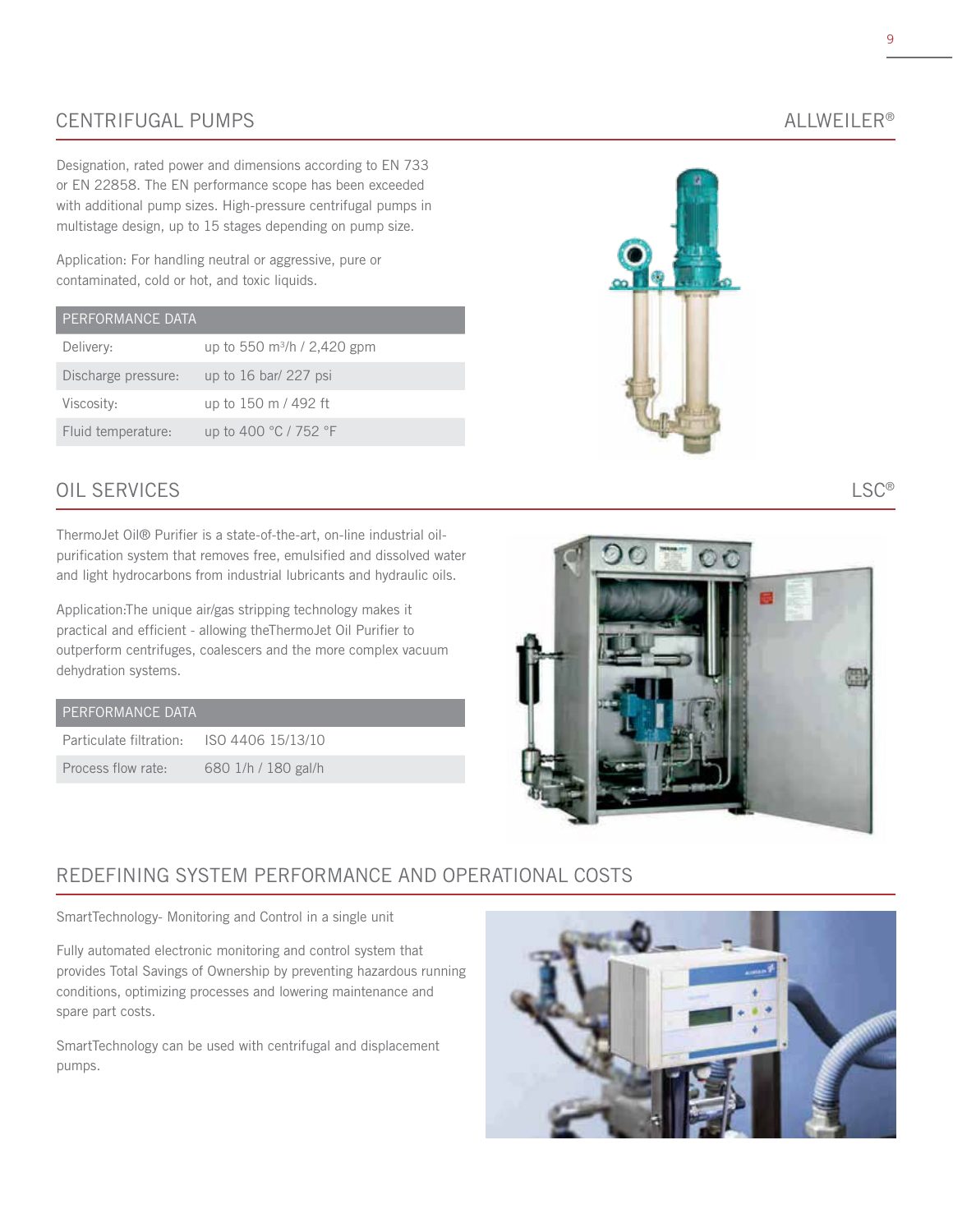

## THE BEST FLUID HANDLING SYSTEM AT THE CORE OF EVERY POWER PLANT

Pumps and engineered systems from CIRCOR are the most trusted names in fluid handling applications all over the world

Your CIRCOR team focuses on developing and delivering the best solution for individual requirements, whatever your challenges, wherever they are in the world. We call this "Total Savings of Ownership." Savings from CIRCOR begins with a fair price. ButTotal Savings of Ownership involves an understanding of what it takes to optimize profitability throughout the life of the power plant.

Partner with CIRCOR for our deep base of industry knowledge, engineering experience, and application expertise that allows us to optimize system performance while ensuring your team has the knowledge and training it needs. With the tools to simplify your design and engineering processes and the global presence to ensure you have what you need when you need it, we are committed to being a partner in your success by redefining what's possible for you and your customers.

#### REDEFINING GLOBAL SOLUTIONS

CIRCOR maintains regional engineering and manufacturing facilities facilities, along with a global network of distributors, to support you around the world and around the clock.



Global Headquarters



Commercial Marine Main Offices

Regional Manufacturing and Engineering Support Facilities

Global Distributor Network